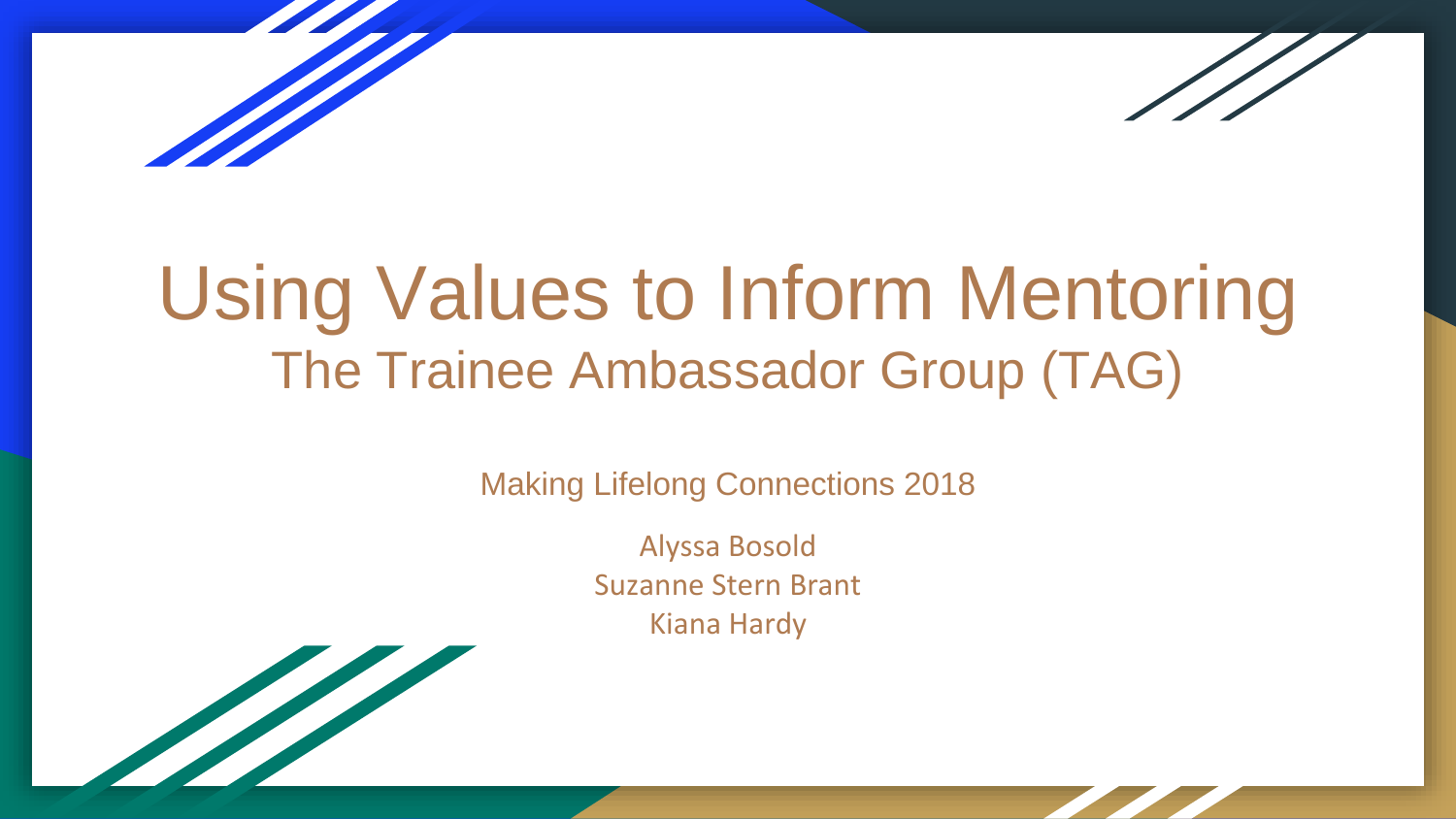# Session Agenda

- Overview of the TAG
- TAG Activities
- MCH Connects
- Values and Mentoring
- Interactive Session
- Session Survey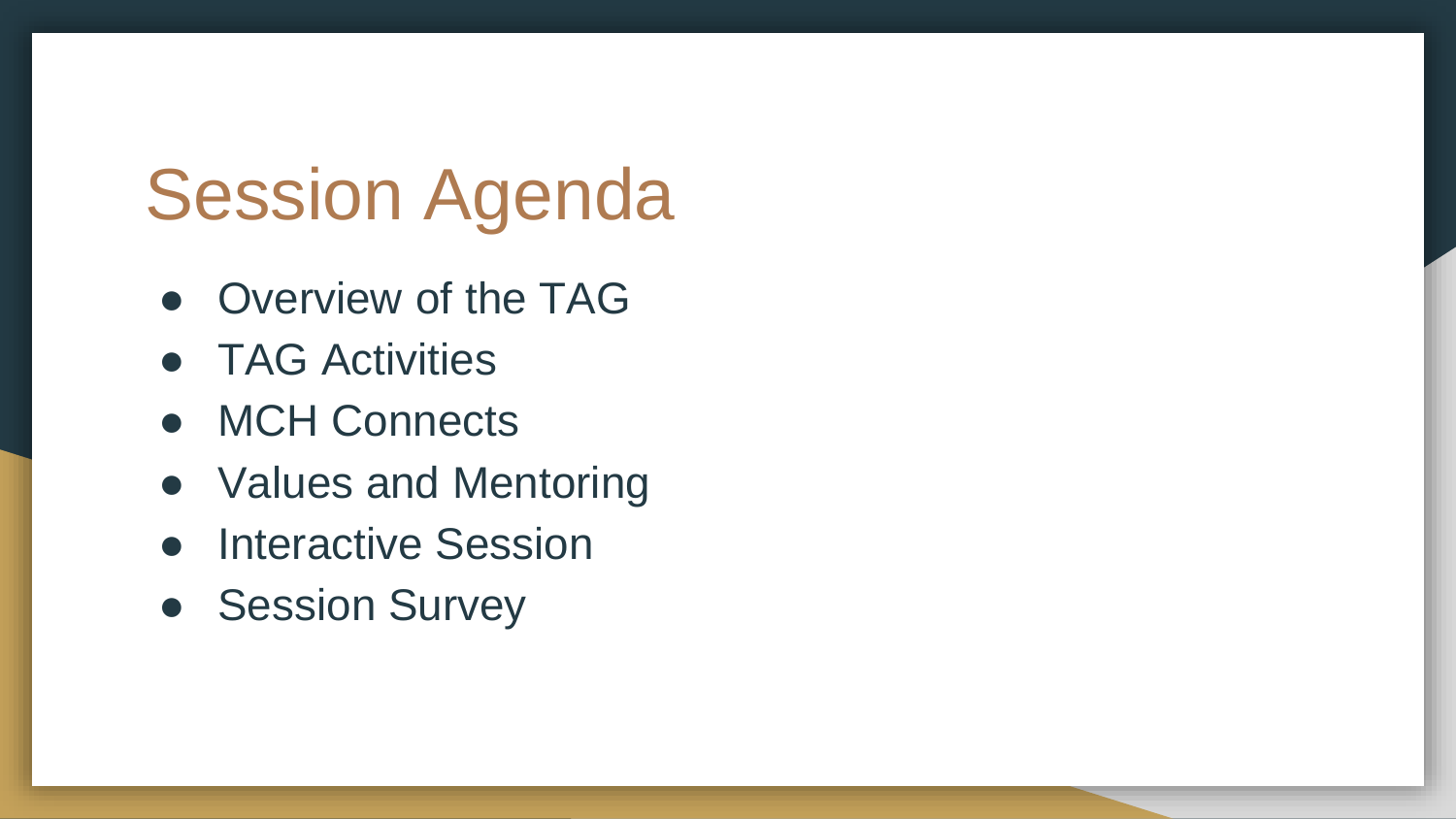## TAG Overview

### **Goals**

- foster connections between trainees across the MCH Training Program
- provide trainees with leadership development opportunities
- strengthen the link between trainees and MCHB

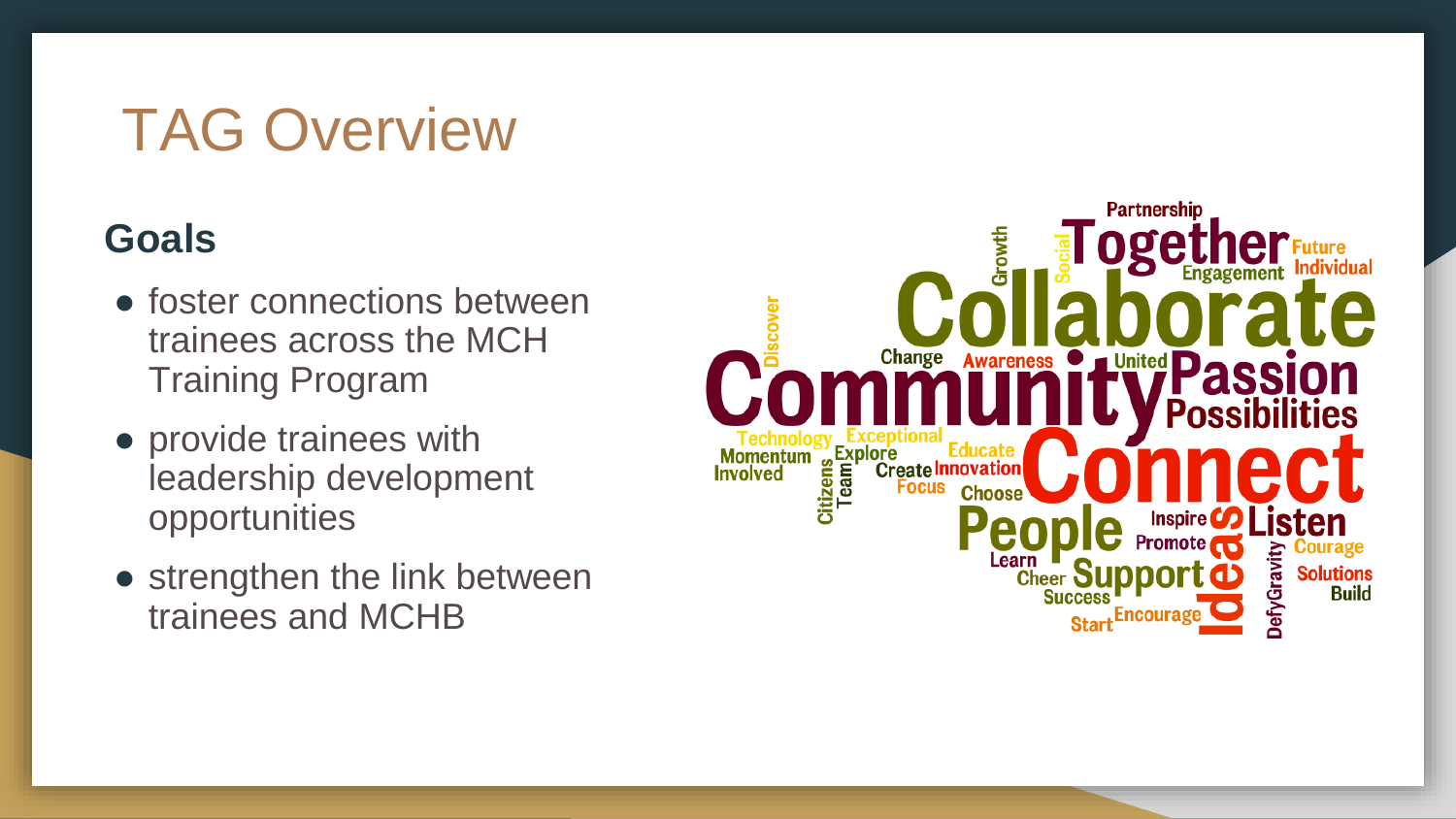## What does the TAG do?



- Virtual Meetings
- Develop and Implement Ideas for Trainee Engagement
- Time with TAG
- $\bullet$  TAG Talks
- LinkedIn Page
- MCH Connects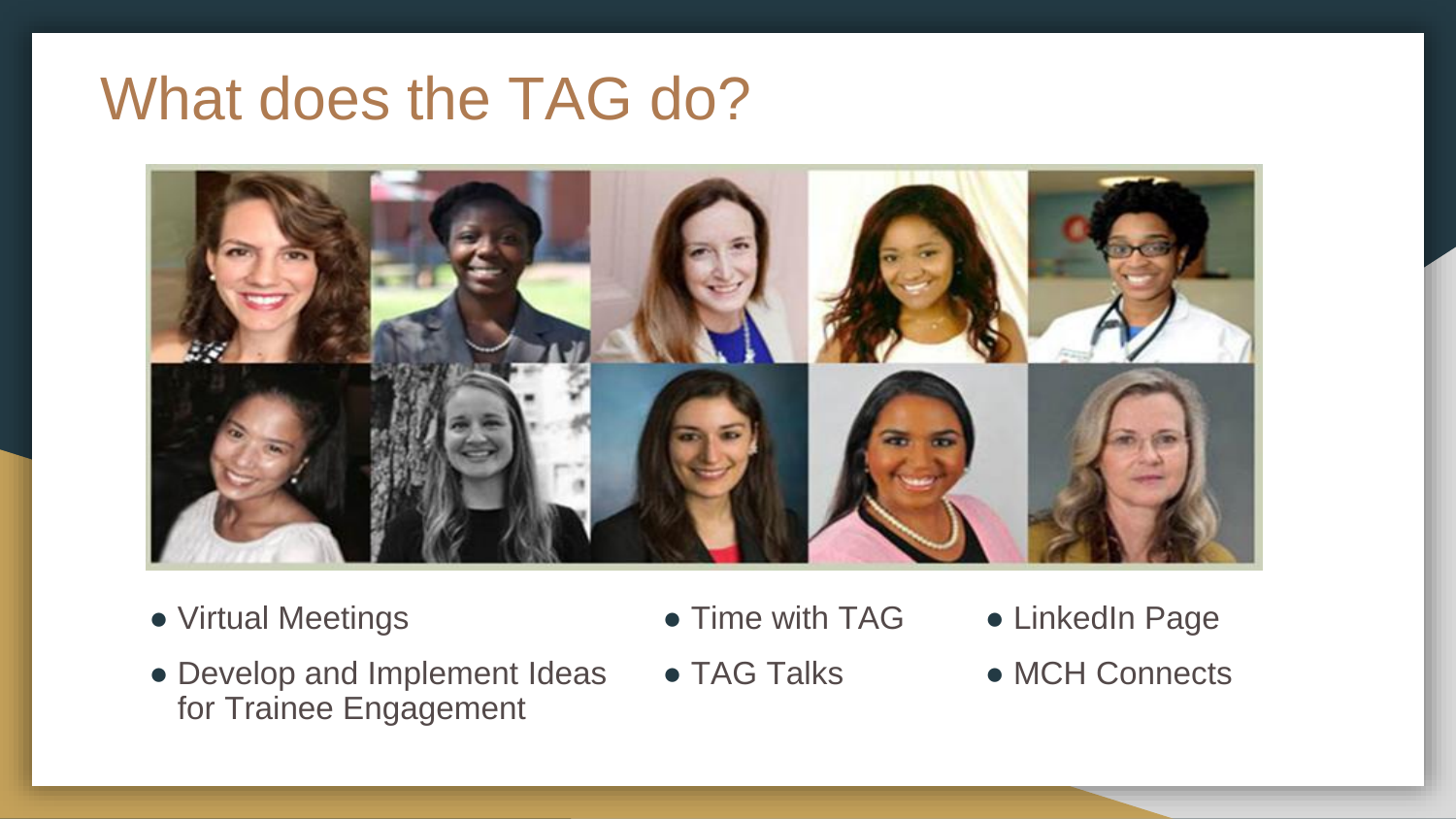| <b>MCH Connects</b><br><b>Bringing Mentors and Mentees Together</b> |                           |                |             |                  |         | Login | Register | <b>Password Reset</b> |
|---------------------------------------------------------------------|---------------------------|----------------|-------------|------------------|---------|-------|----------|-----------------------|
| <b>About</b>                                                        | <b>Mentoring Overview</b> | <b>Connect</b> | <b>FAQs</b> | <b>Resources</b> | Contact |       |          |                       |

### Goal

The ultimate goal of maternal and child health (MCH) professionals is to enhance the health of MCH populations. In order to achieve this goal, MCH professionals continually seek ways to improve their professional skills and engage in interdisciplinary learning. The goal of MCH Connects, an initiative developed and managed by the Trainee Ambassador Group (TAG), is to facilitate connections between current and former trainees within and across MCH training programs so that they can engage in collaborative learning. By participating in MCH Connects, mentors and mentees have the opportunity to:



**MCH Connects:** <http://mchtraining.net/mentors/>

- Password: easy123
- **[MCH Connects Webinar](https://www.mchnavigator.org/trainings/detail.php?id=1994)** (linked here and in notes)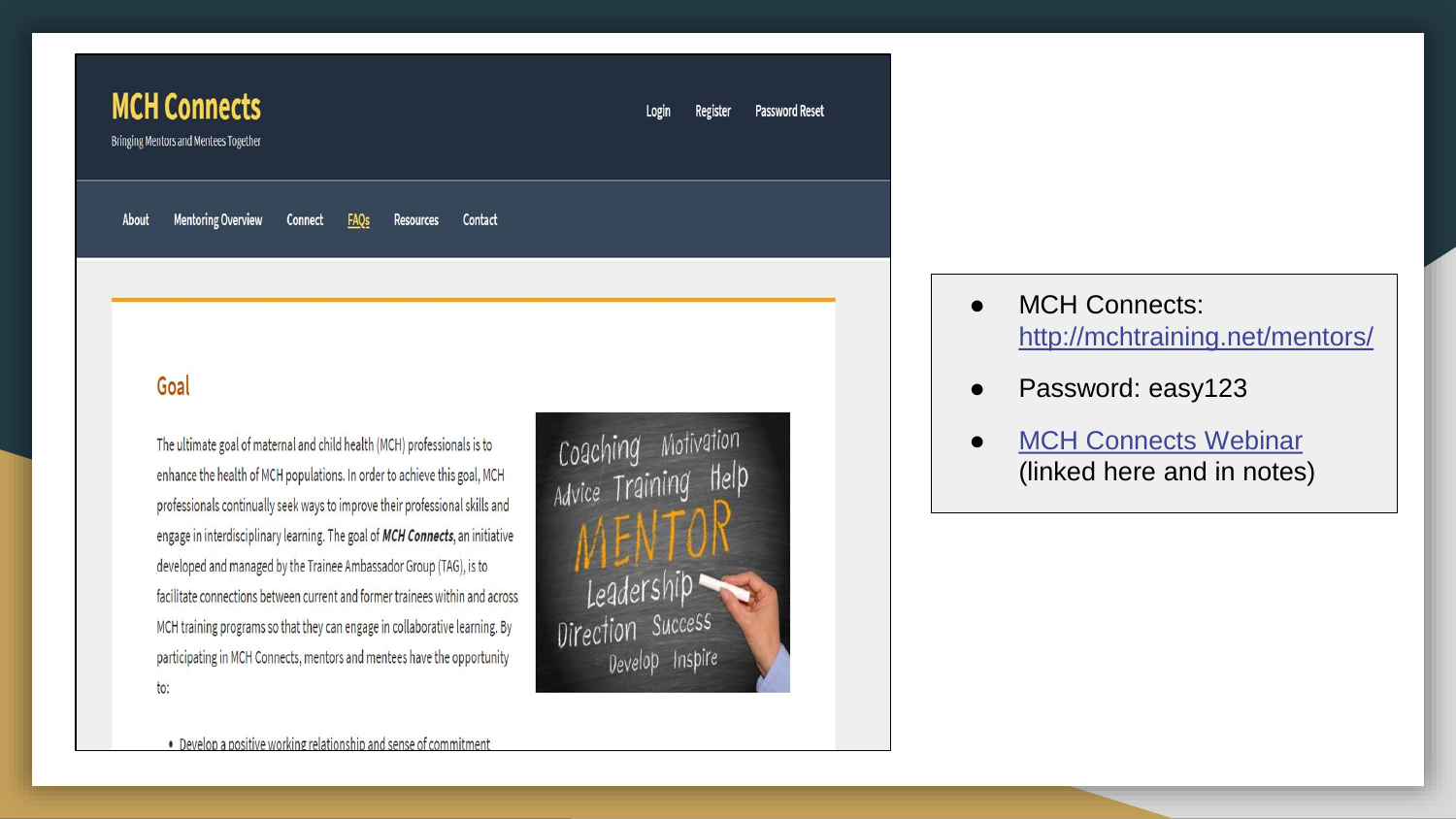## MCH Connects Bio

**Contact Information** 

| <b>Christina Gebel</b><br>Mentor |                                          |                                   |  |  |  |  |  |  |  |
|----------------------------------|------------------------------------------|-----------------------------------|--|--|--|--|--|--|--|
| About<br><b>Posts</b>            | Comments                                 |                                   |  |  |  |  |  |  |  |
|                                  |                                          |                                   |  |  |  |  |  |  |  |
|                                  | <b>Member Type</b>                       | Undergraduate Institution         |  |  |  |  |  |  |  |
|                                  | Mentor                                   | <b>Saint Louis University</b>     |  |  |  |  |  |  |  |
|                                  | <b>Training Program</b>                  | <b>Degree Earned</b>              |  |  |  |  |  |  |  |
|                                  | Centers of Excellence in MCH Education,  | Bachelor, Psychology & Theology   |  |  |  |  |  |  |  |
|                                  | Science, and Practice (Schools of Public | <b>Graduate Institution</b>       |  |  |  |  |  |  |  |
|                                  | Health)                                  | <b>BU School of Public Health</b> |  |  |  |  |  |  |  |
|                                  | <b>Current Availability</b><br>Available | <b>Degree Earned</b>              |  |  |  |  |  |  |  |

- Mentee vs. Mentor
- Availability
- Educational **Background**
- Contact Information
- Biography
- Areas of Interest
- Disciplines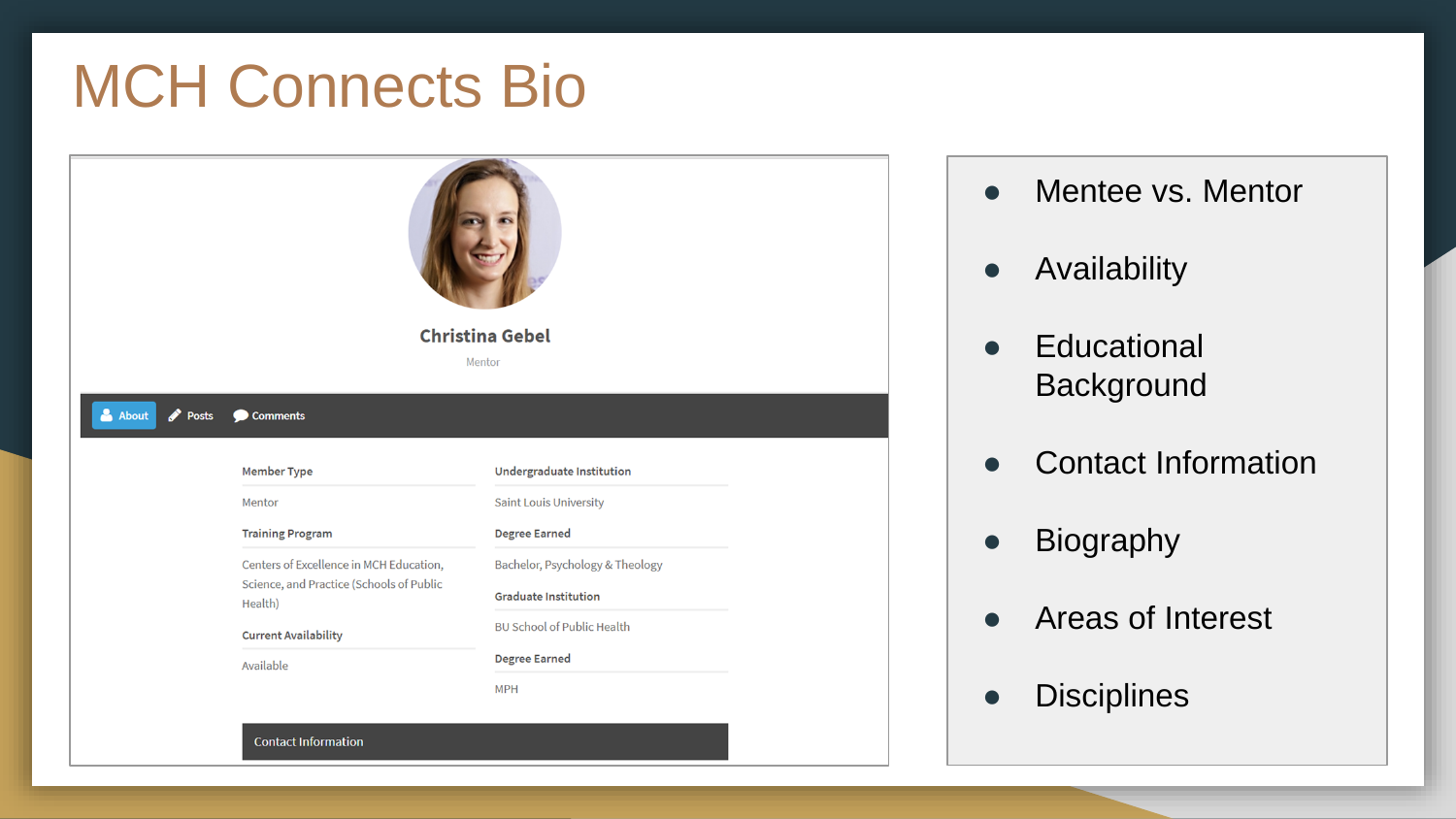## Session Exercise- Questions for **Discussion**

- *What is your comfort level with expressing your values: agitator, mediator, or held privately; and why?*
- *Are your values best positioned Upstream or Downstream?*
- *How do you respond or adapt when you have gone beyond your values "comfort zone"?*
- *How would you like your employer to describe cultural diversity?*

### Sharing is Caring… Let's Share!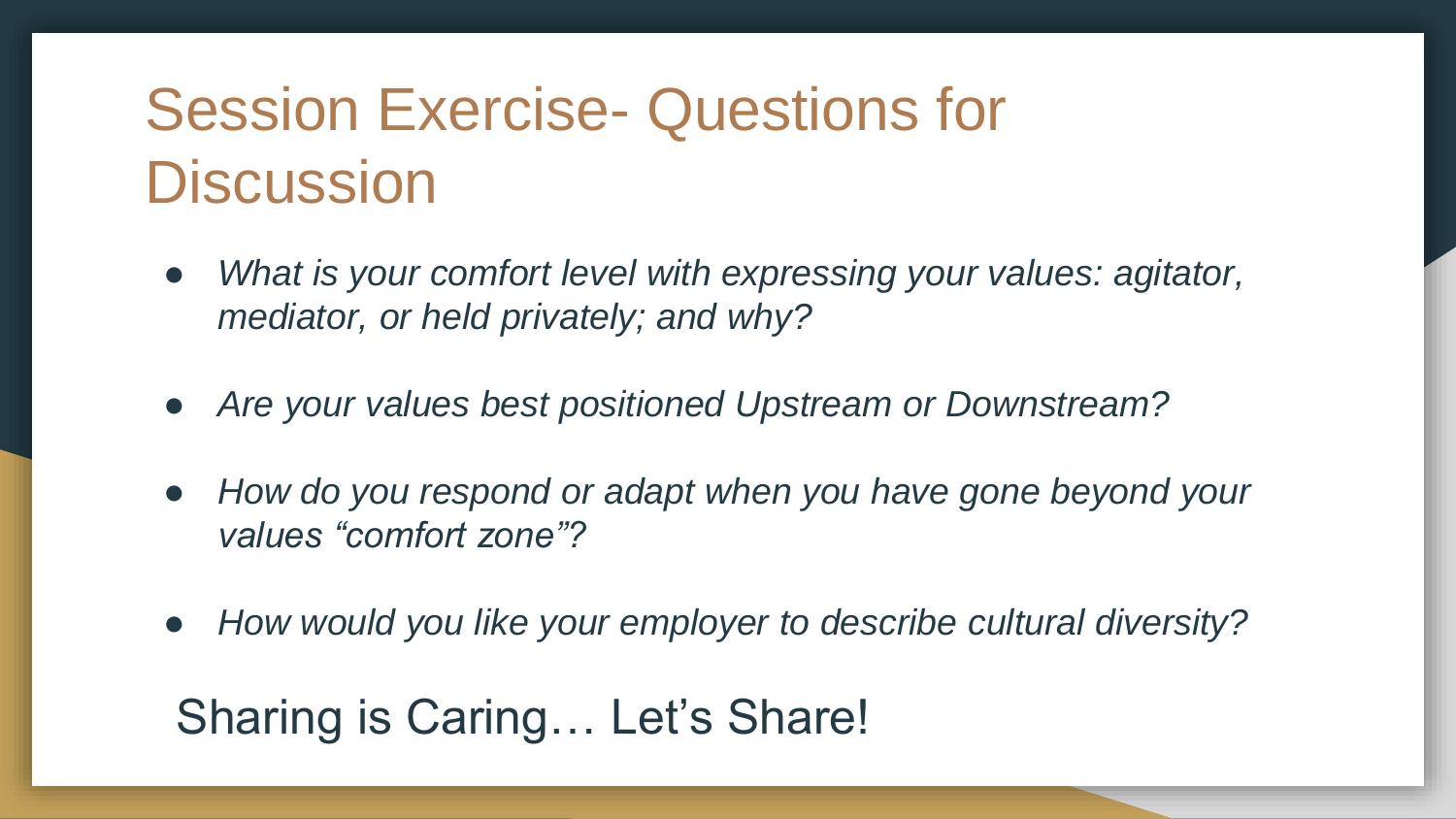## Work Environment

What is your comfort level with expressing your values: agitator, mediator, or held privately; and why?

- Agitator: Advocating for personal values from outside the system Me Too Movement/Black Lives Matter/Union Organizer
- Mediator: Advocating for personal values in a joint effort with the system Nonprofit- Enroll America/KPMG- Fortune 500 Company
- Held Privately: Living your values in direct practice, one client at a time Crime Victim's Advocate/Nurse Practitioner in a Rural Clinic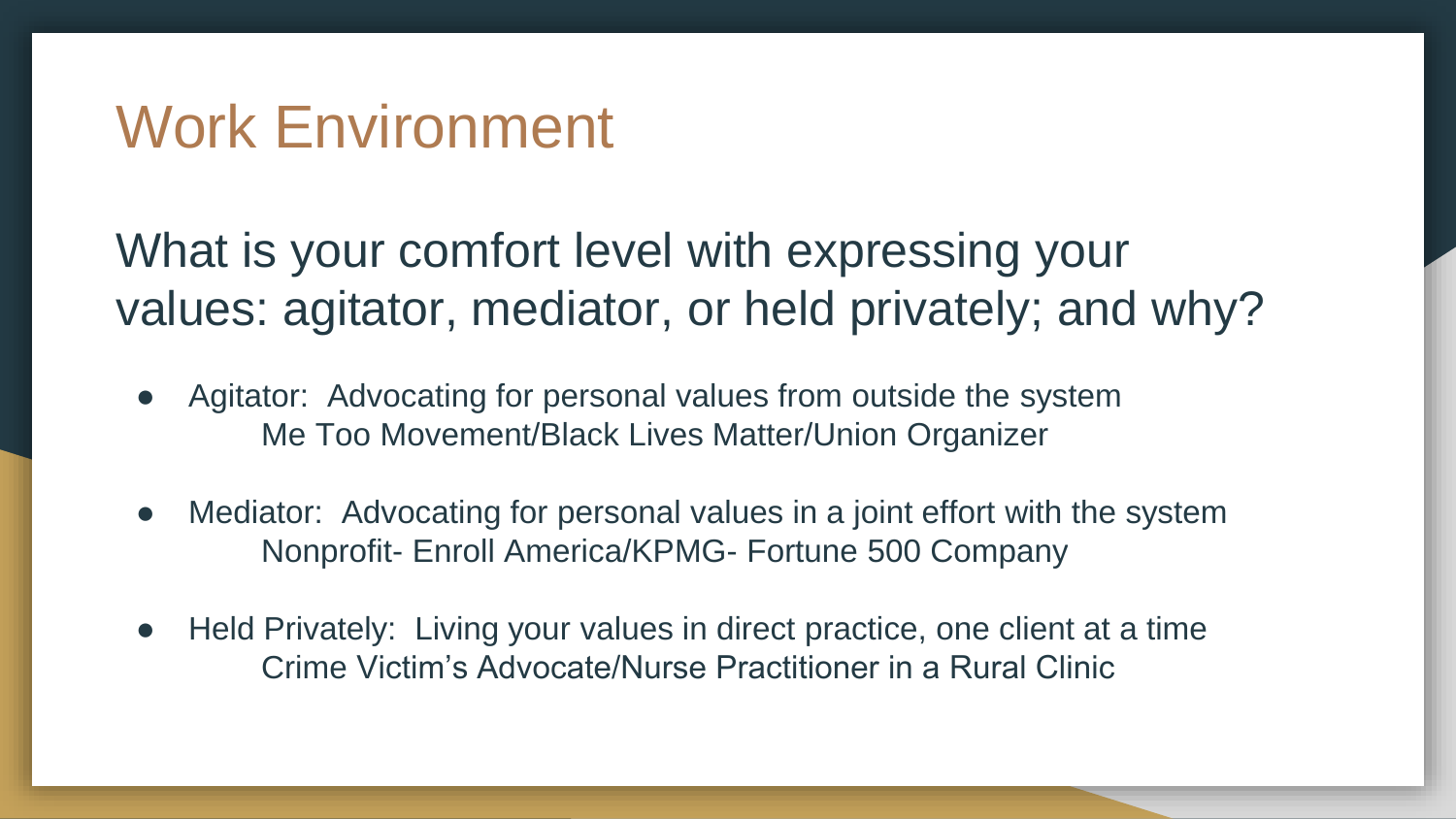## Work Content

## Are your values best positioned Upstream or Downstream?

- The closer to the end user a position is, the further **downstream** it is said to be.
- Positions further away from the end user are considered to be **upstream**
- Public Policy vs. Direct Practice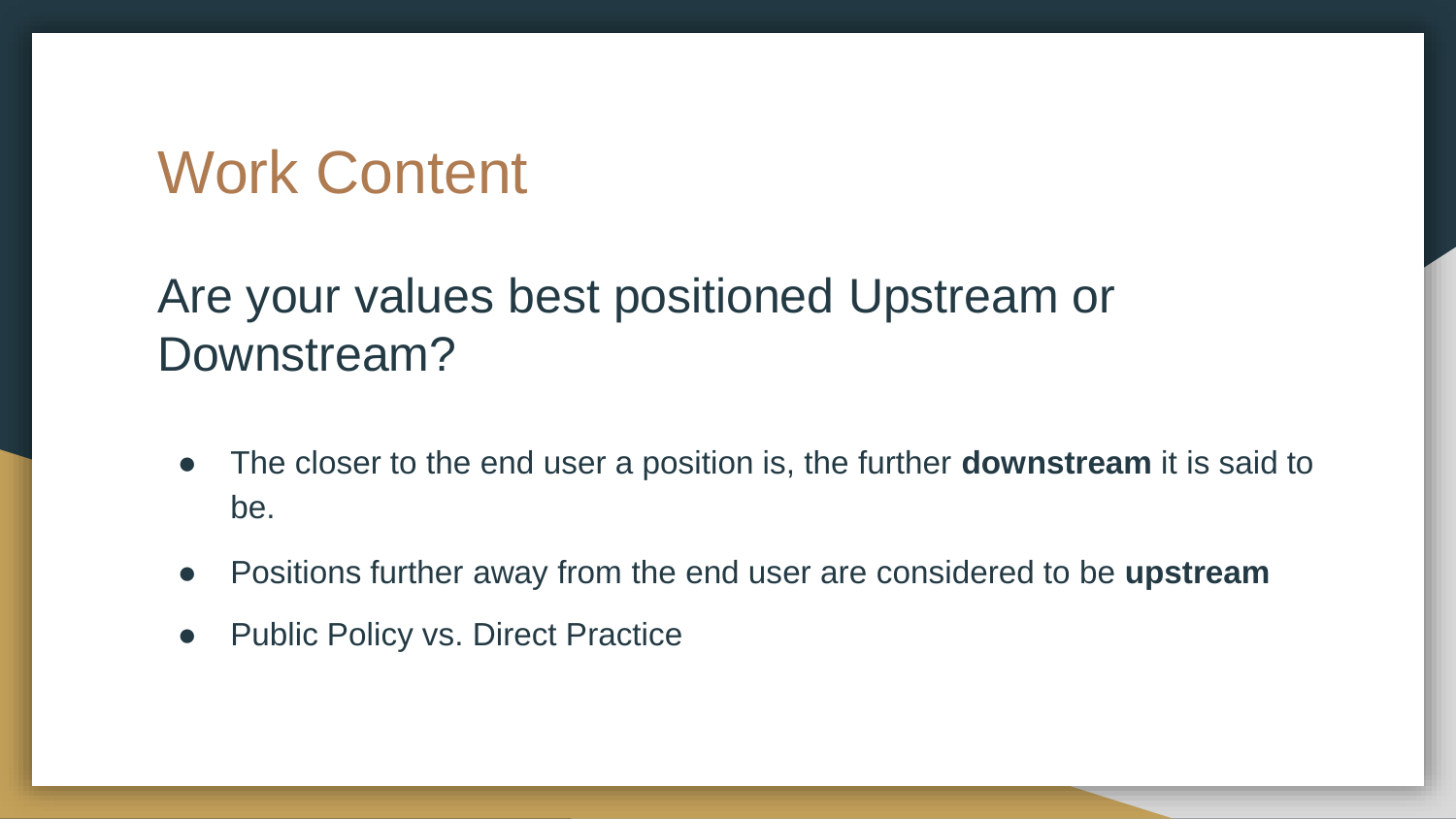## Intrinsic & Personal Values

## How do you respond or adapt when you have gone beyond your values "comfort zone"?

- Your work product will be used in a way that runs counter to your values
- A family's cultural values conflict with agency standards- How do you reconcile the differences to develop a healthy working rapport?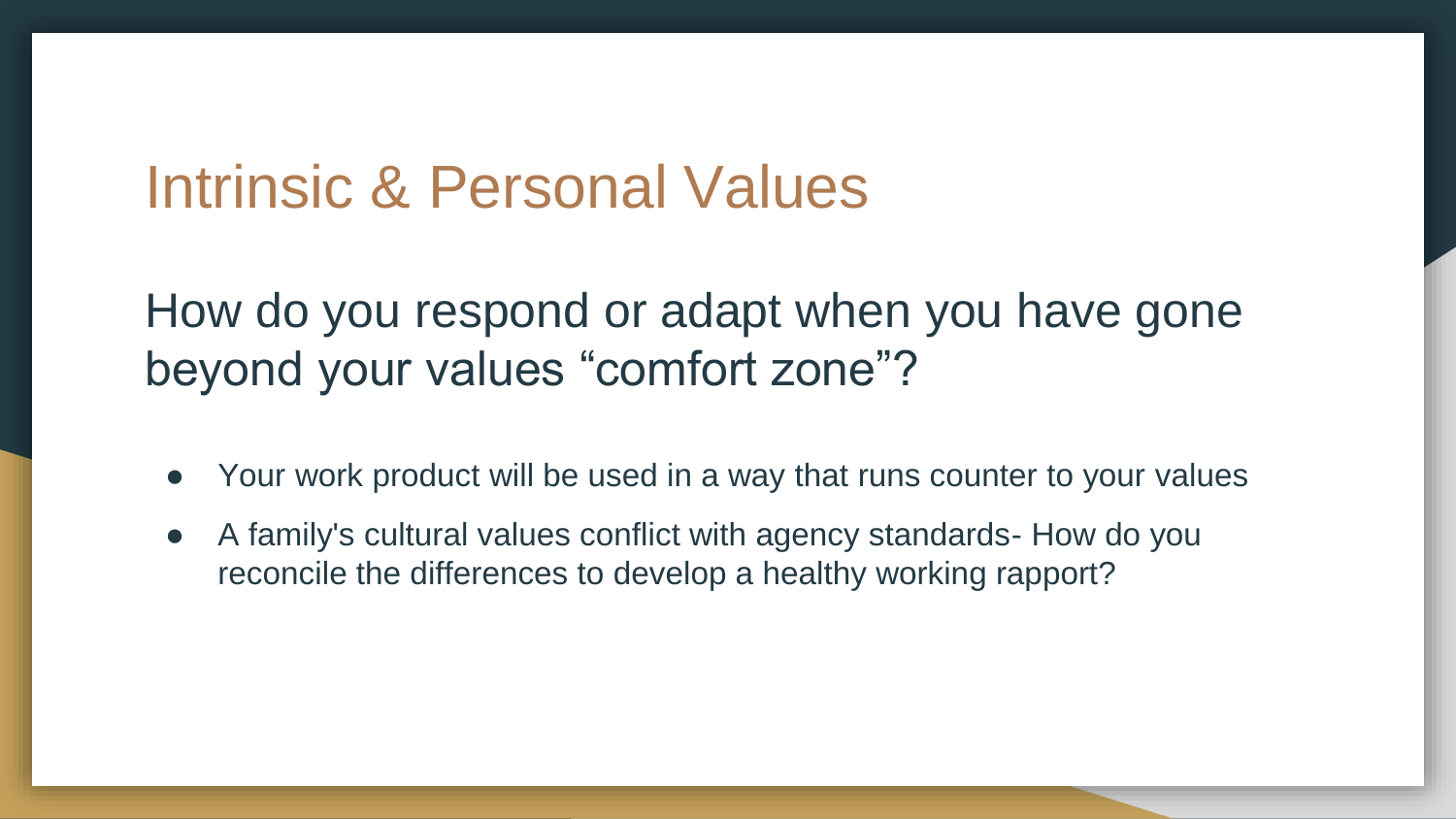## Work Relationships

## How would you like for your employer to describe cultural diversity?

- Is it the development of a diversity task force?
- Is it the number of women and/or minority races/ethnicities represented in the company?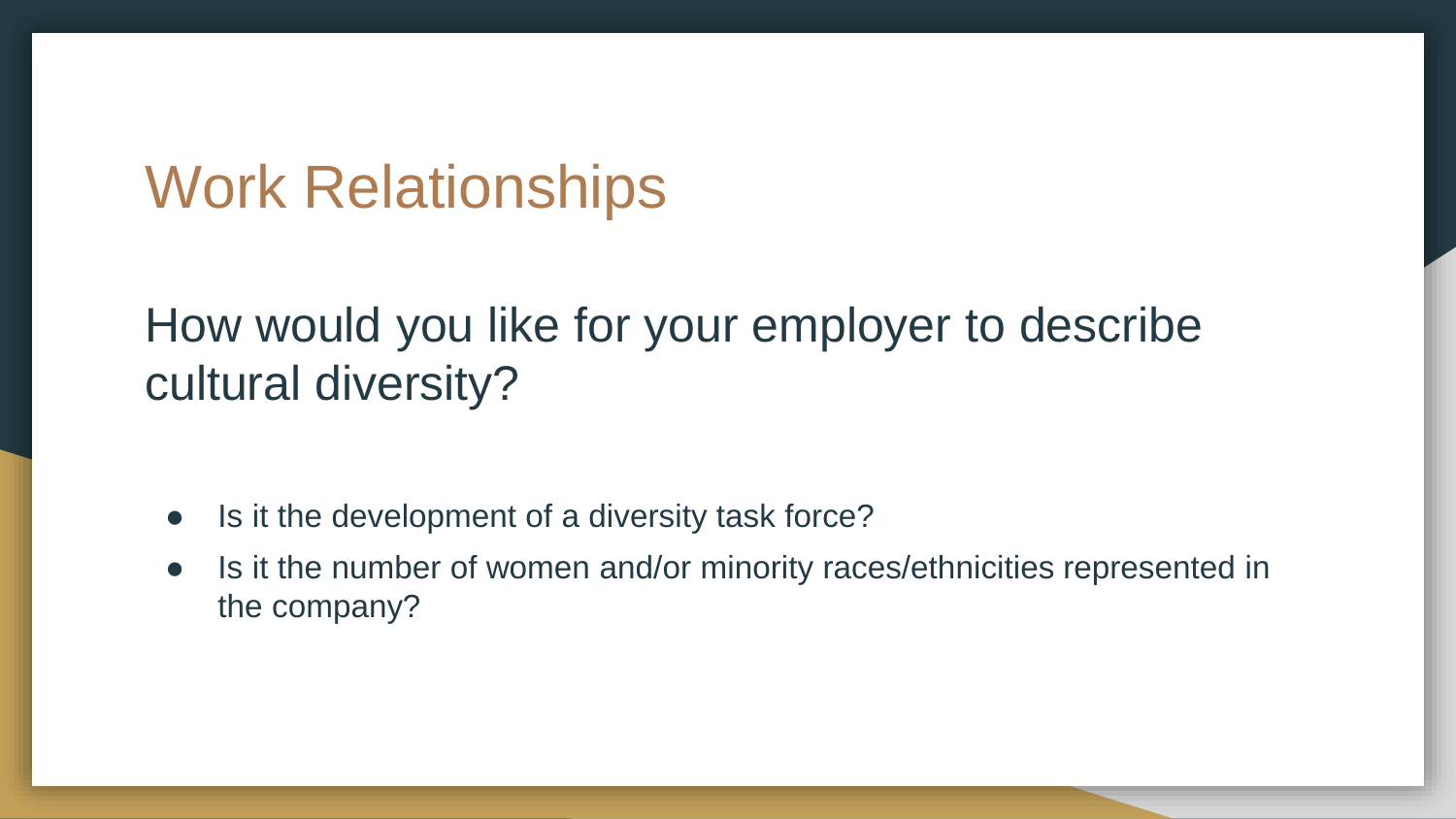# Pulling it all together

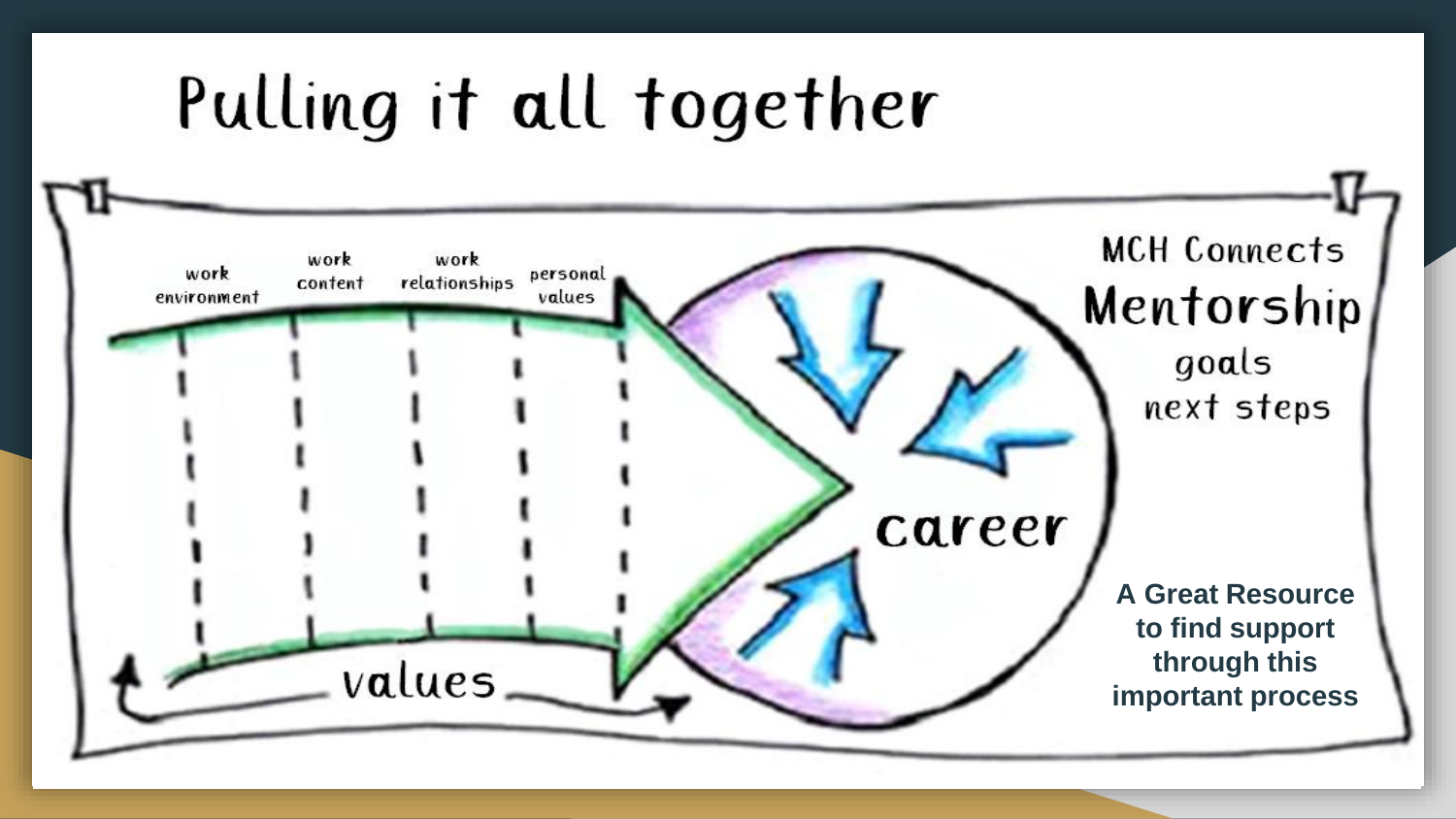## Additional Questions

- When determining your professional values, do you share them with a mentor for insight?
- If you are early in your career, how should you express your values?
- How do you find mentors/mentorship/mentoring relationships that align with your values?
- What if your values change in the middle of your current career/job?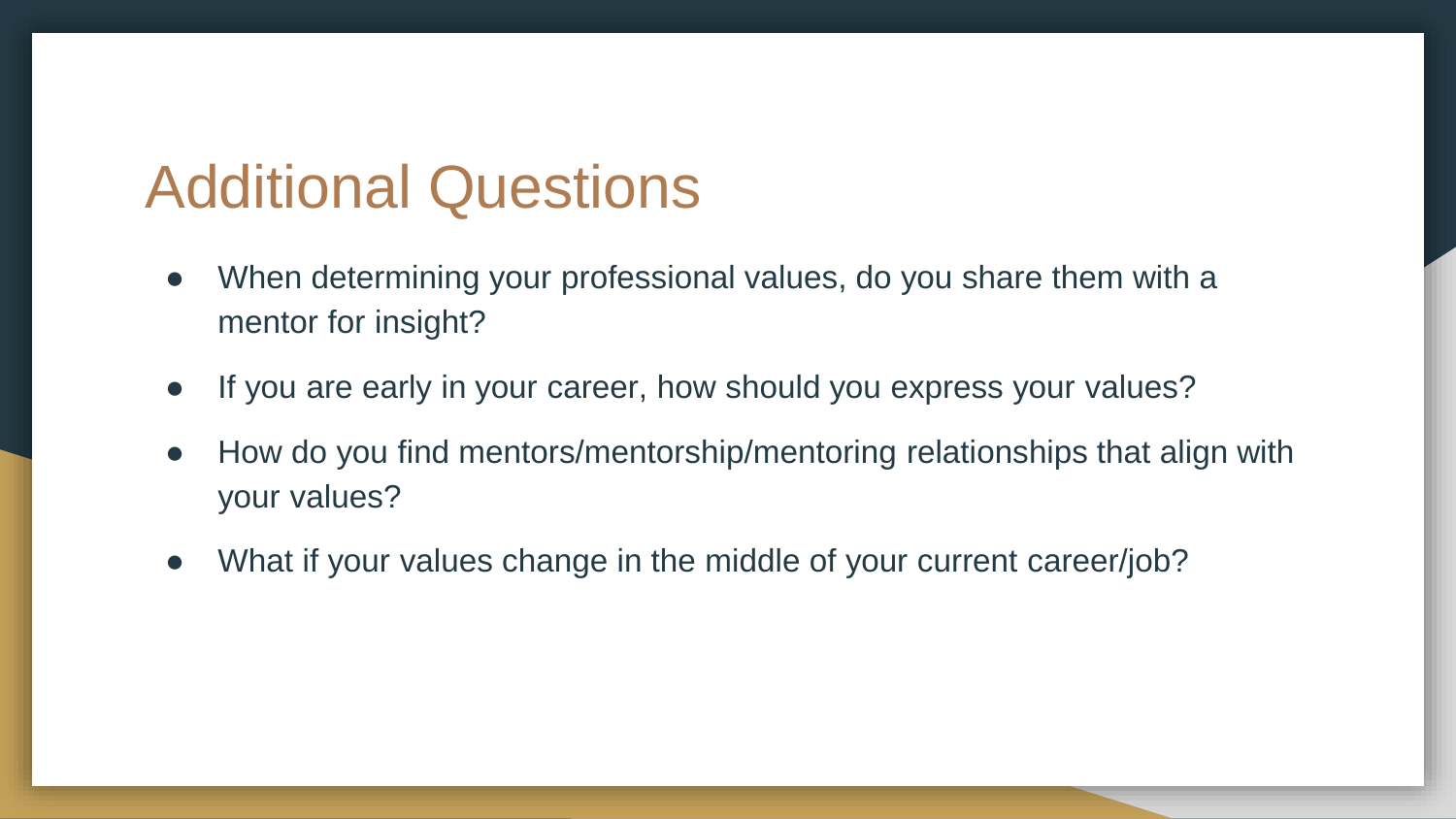## Session Survey - <http://bit.ly/tagmlc18>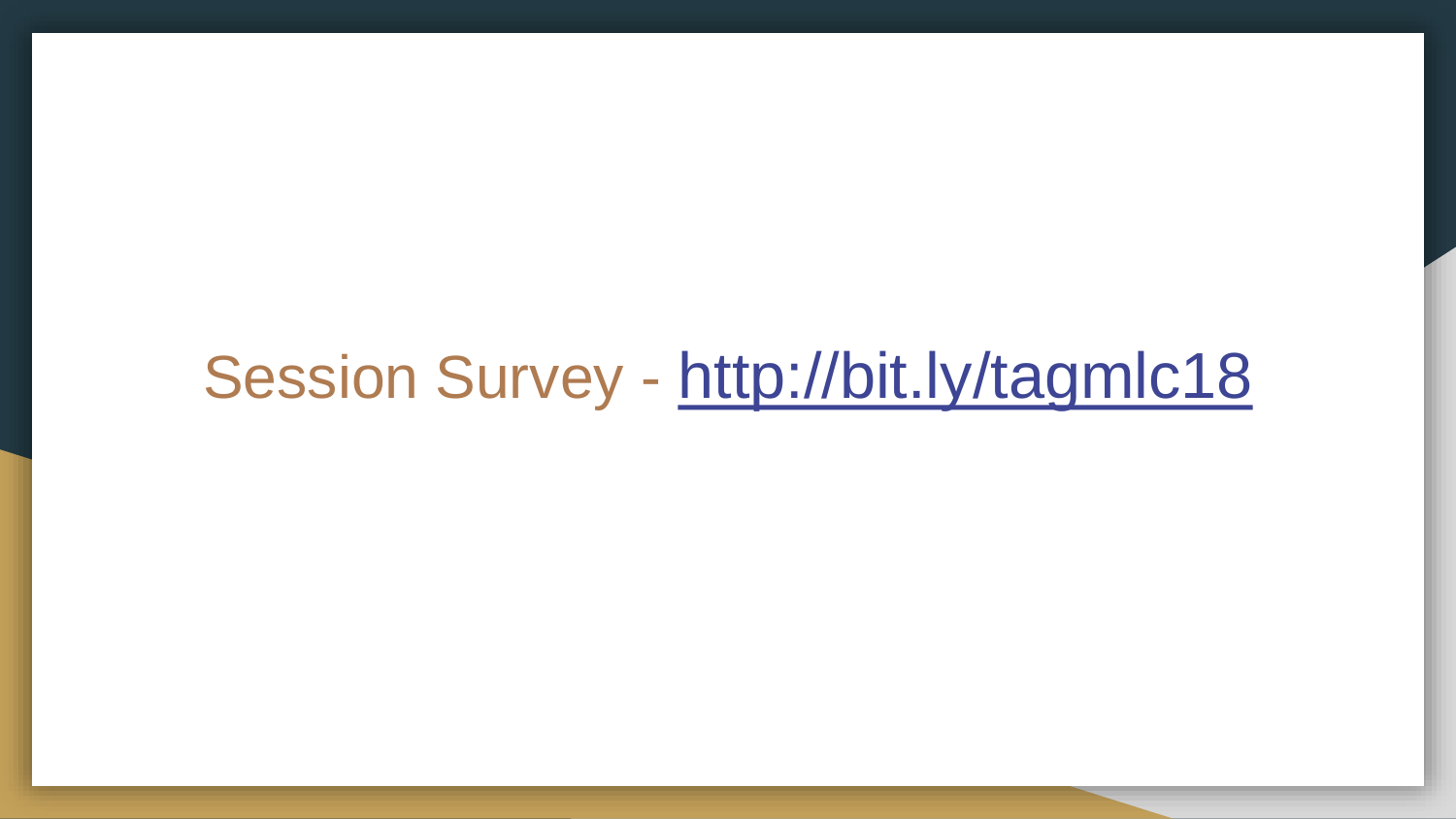## If you have any questions:

● **For information about the TAG Program** email Julia Fantacone MCHTRC@altarum.org [or Claudia Brown CBrown4@hrsa.gov](mailto:MCH-TRC@altarum.org)

● **For information about MCH Connects** email [mch.mentoring@gmail.com](mailto:mch.mentoring@gmail.com)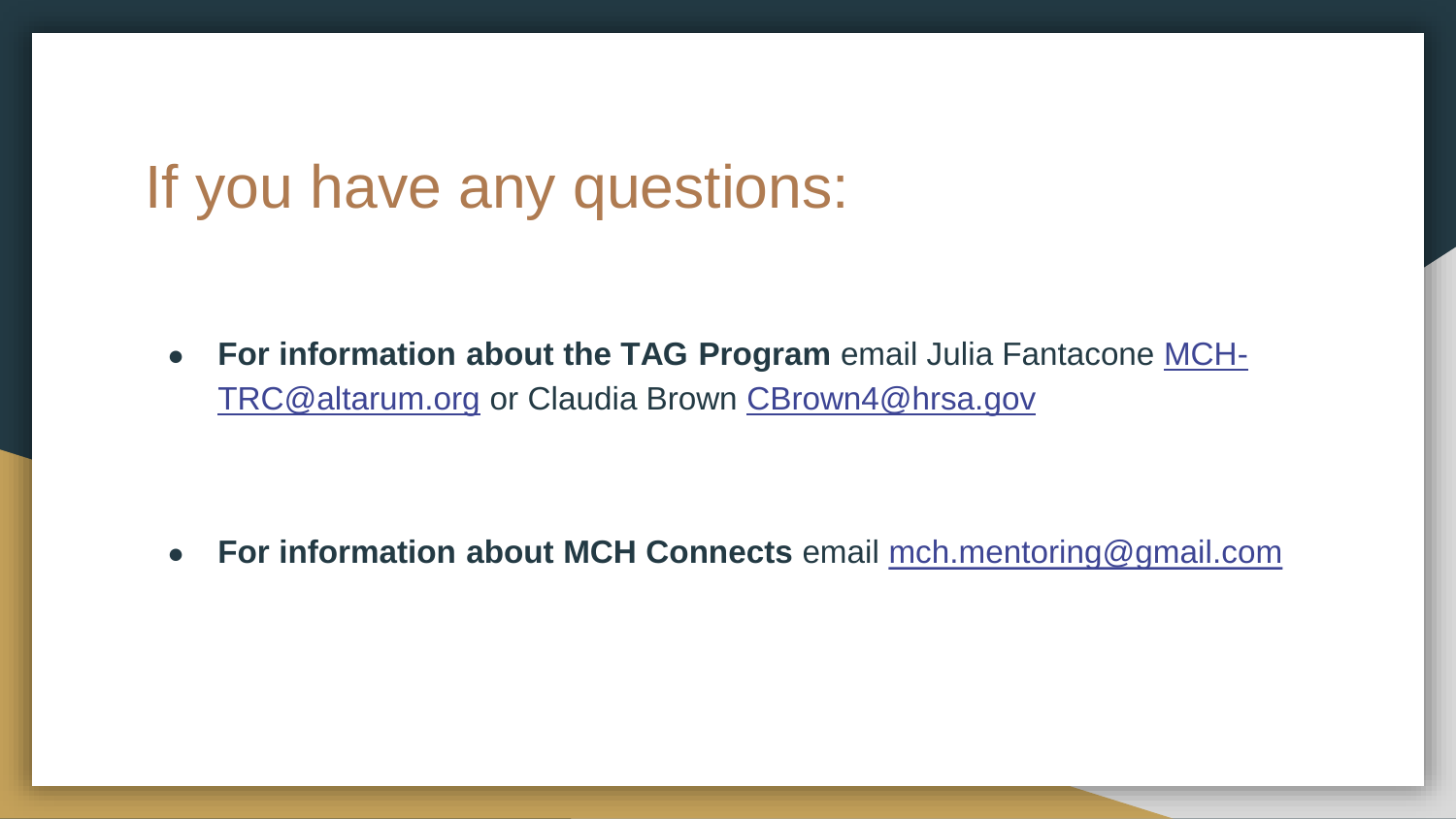### Trainee Ambassador Group MLC 18 Plenary Session Survey Report

The MLC 18 Plenary Session Survey was completed by 72 attendees. 72 respondents (100 percent) completed the survey via mobile device.

#### **KNOWLEDGE ABOUT THE TAG**

Before today's presentation, which of the following facts did you know about the TAG:

| <b>Value</b>                                                                                    | Percent | <b>Responses</b> |
|-------------------------------------------------------------------------------------------------|---------|------------------|
| The TAG is comprised of current and former trainees from the 8 MCHB-funded<br>training programs | 36.1%   | 26               |
| I had never heard of the TAG                                                                    | 36.1%   | 26               |
| The TAG is supported by MCHB's Division of MCH Workforce Development                            | 33.3%   | 24               |
| The TAG helps current and former trainees develop and enhance their<br>leadership skills        | 31.9%   | 23               |
| I had heard of the TAG but didn't know very much about it                                       | 31.9%   | 23               |
| The TAG aims to improve communication and collaboration among current and<br>former trainees    | 27.8%   | 20               |
| The TAG helps former trainees maintain a connection to MCH after graduation                     | 27.8%   | 20               |

The TAG is considering developing a marketing brochure that training programs can hand out during trainee orientation. Thinking back to your own trainee orientation, would this resource have been helpful? 65 respondents (92 percent) felt a marketing brochure would be helpful, giving the following justifications:

- They had not heard about the TAG until the end of their traineeship or later
- They do not have a good grasp on all of the resources and opportunities available for trainees
- It would be nice to have the TAG introduced, with a basic overview, prior to receiving information about the TAG application process.

### **KNOWLEDGE ABOUT AND USE OF MCH CONNECTS**

Before today's presentation, had you heard about the TAG-developed mentoring initiative, MCH Connects?

20 respondents (29 percent) had heard about the TAG. 50 respondents (71 percent) had not.

If you had heard about the TAG, have you developed a profile on MCH Connects?

7 respondents (35 percent) had heard about the TAG. 13 respondents (65 percent) had not.

If you had heard about the TAG, what has prevented you from creating a profile? (Respondents could select multiple)